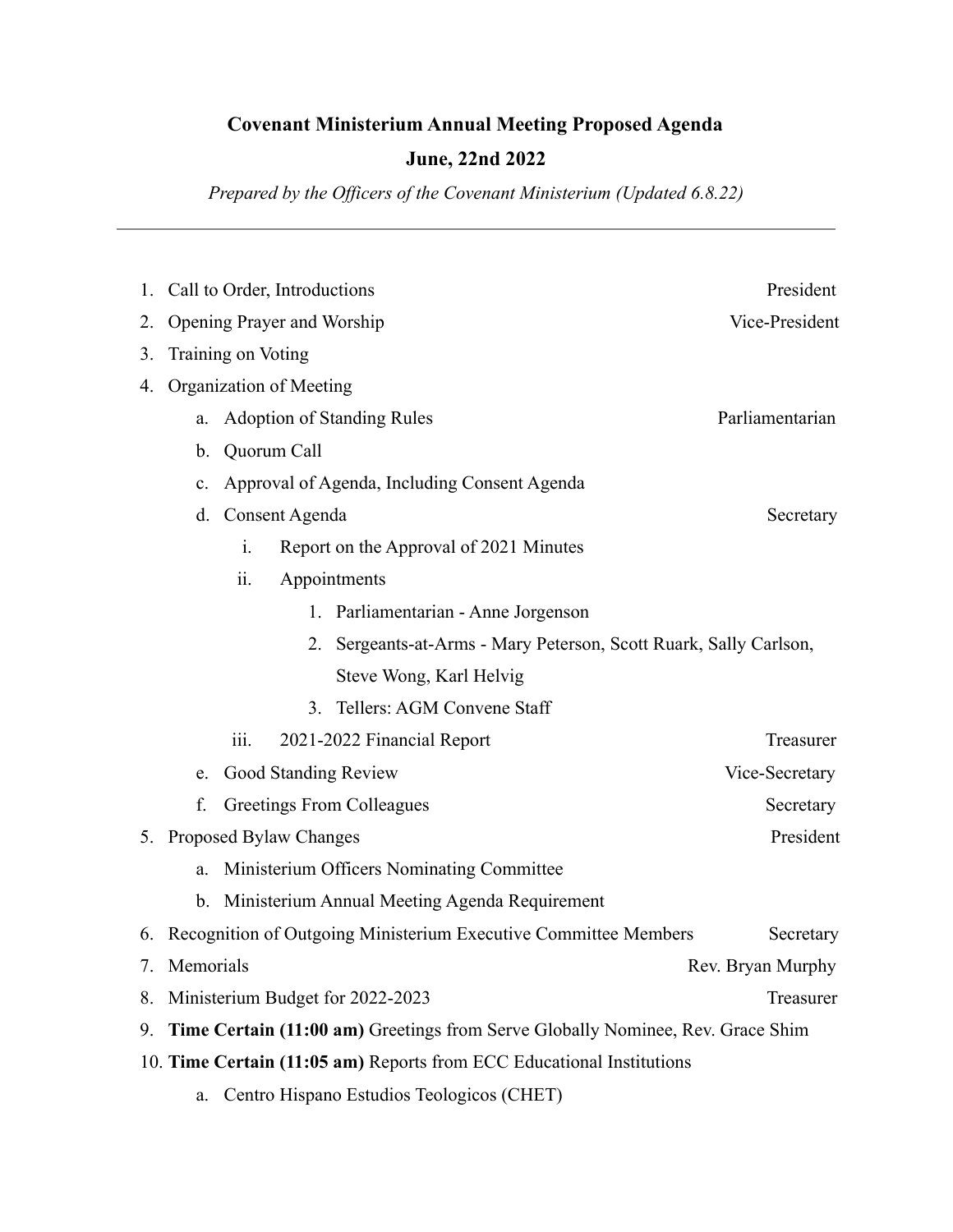- b. North Park University
- 11. **Time Certain (11:15 am)** Dean of North Park Theological Seminary Candidate, Rev. Dr. Dennis Edwards
	- a. Introduction of Candidate
	- b. Vote on Candidate
- 12. **Time Certain ( 11:40 am)** Executive Minister of Develop Leaders and Ordered Ministry Nominee, Rev. Herb Frost
	- a. Address from the Nominee for Executive Minister of Develop Leaders and Ordered Ministry
	- b. Vote on the Nominee
- 13. .**Time Certain (12:10 pm)** Address from ECC President Rev. John Wenrich
- 14. Prayer for Lunch Vice-President
- 15. **Lunch Break**
- 16. **Time Certain (1:15 pm)** Address from Nominee for President of the ECC, Rev. Tammy Swanson-Drehiem
- 17. Report on the State of the Ministerium President
- 18. Report from the Board of Ordered Ministry
- 19. Ministerium Officer Elections **Rev. 2016** Rev. Dierdra Clark
	- a. Overview of Process
	- b. Vice-President
	- c. Treasurer
- 20. Vocational Service Awards, 2021-2022 Vice President
- 21. Women in Leadership Awards, 2021-2022 President
- 22. Recognition of Outgoing Ministerium Officers President
	- a. Recognition
	- b. Farewell, Vice-President
	- c. Farewell, Treasurer

## *Break 15 Minutes*

23. Recommendation for Approval of Candidates Develop Leaders Staff